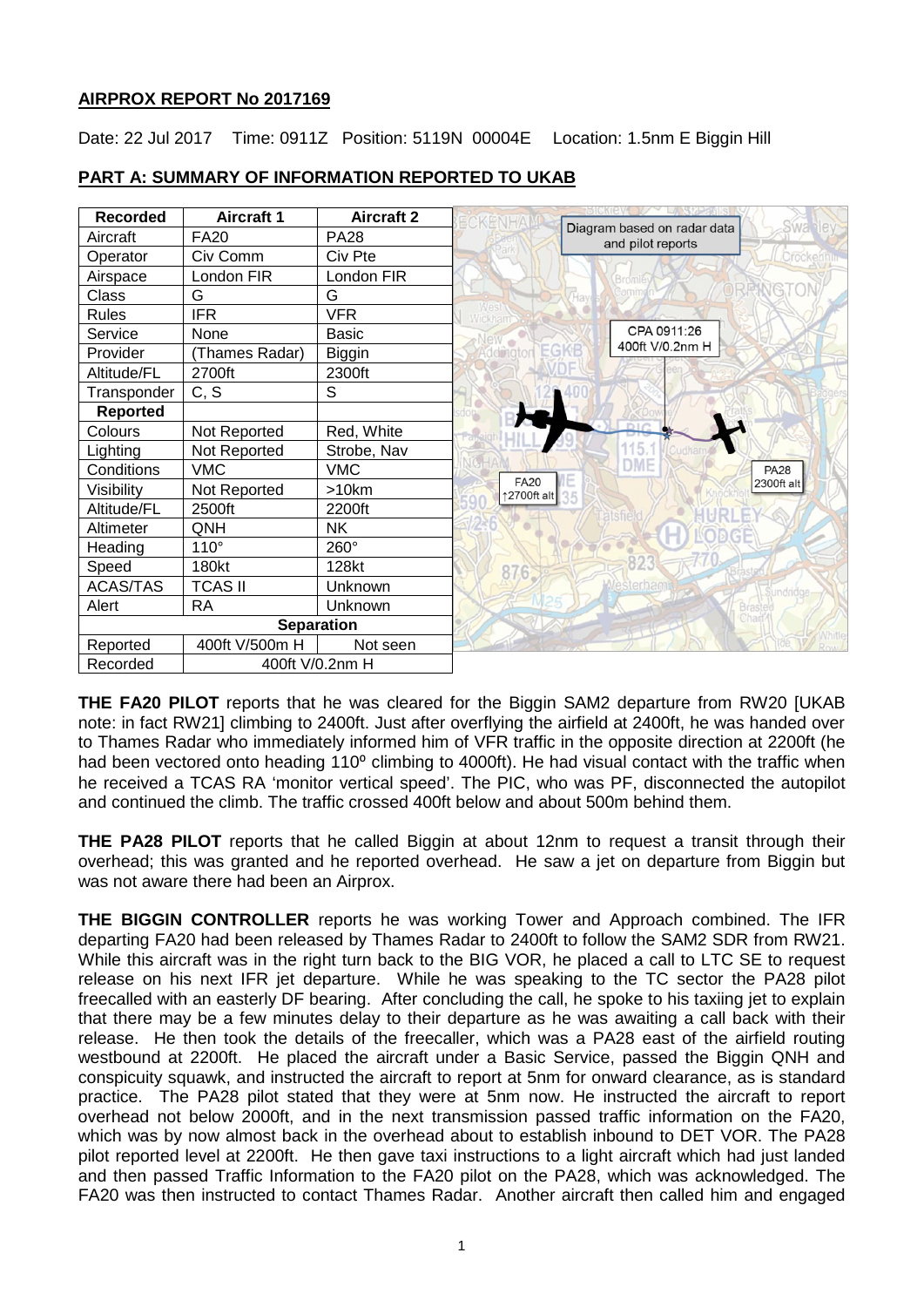him in a discussion lasting approximately 30 seconds regarding the latest weather conditions and whether the ATIS would be updated to reflect the significant improvement on the last METAR. This discussion drew his attention away from the traffic situation as he made an ad-hoc assessment of the prevailing visibility and cloud base. Following this, another IFR aircraft called requesting start to which he responded. He then checked with the PA28 pilot that they had the FA20 in sight, which they reported that they did. He was subsequently informed that the FA20 pilot had received a TCAS RA (Monitor Vertical Speed) in relation to the PA28.

[UKAB Note: Biggin gave the controller access to the R/T recordings prior to writing this report. Biggin Hill also said that they will be introducing advanced use of the ATM for the ATCOs in the not too distant future, which they believe should assist controllers should this situation arise again].

### **Factual Background**

The weather at Biggin was recorded as follows:

METAR EGKB 220850Z 22007KT 190V270 4000 +SHRA FEW015 SCT020 14/11 Q1008 RESHRA METAR EGKB 220920Z 20008KT 170V230 9999 SCT015 16/13 Q1008 RESHRA

### **Analysis and Investigation**

### **CAA ATSI**

ATSI had access to reports from both pilots, the Biggin Hill and Thames Radar controllers, the area radar and R/T recordings. ATSI also received a copy of the ATC unit investigation reports from Biggin Hill and NATS Swanwick. Screenshots in the report are taken from the area radar. All times UTC.

The FA20 was conducting an IFR flight from Biggin Hill and although flying in Class G airspace in the moments running up to the Airprox, no ATS had been formally agreed. The FA20 was subsequently provided with a Radar Control Service from Thames Radar once the aircraft entered the London TMA in the climb. The PA28 pilot was in receipt of a Basic Service from Biggin Hill Tower/Approach.

The FA20 pilot was cleared for take-off from RW21 by the Biggin Hill Tower/Approach controller at 0906:44, and was following a "Southampton (SAM 2)" Standard Departure Route, which required the aircraft to turn right at 1nm and continue that right turn to pass over the BIG VOR. The aircraft had been cleared to climb initially to 2400ft.

At 0908:35 the PA28 pilot called the Biggin Hill controller, but, being busy with other aircraft at the time, the controller did not call them back until 0909:00.

The PA28 pilot reported his point of departure and destination, being level at altitude 2200ft, and requested to transit the Biggin Hill area at that level. The controller offered the PA28 pilot a Basic Service, and passed the Biggin Hill QNH and a transponder code. The controller requested that the pilot report at 5nm for onward clearance. The pilot advised that they were approaching 5nm at that time and gave an incorrect readback of the QNH [UKAB note: in fact the PA28 was more than 5nm east at this time]. The controller repeated the transponder code and instructed the PA28 pilot to report the Biggin Hill overhead, and to continue not below 2200ft.

At 0909:32, the controller passed Traffic Information on the FA20 to the PA28 pilot, and advised that the aircraft was passing back through the Biggin Hill overhead, eastbound, maintaining 2400ft. This was acknowledged by the pilot of the PA28 who was 7.3nm east of the Biggin Hill overhead at that time (Figure 1).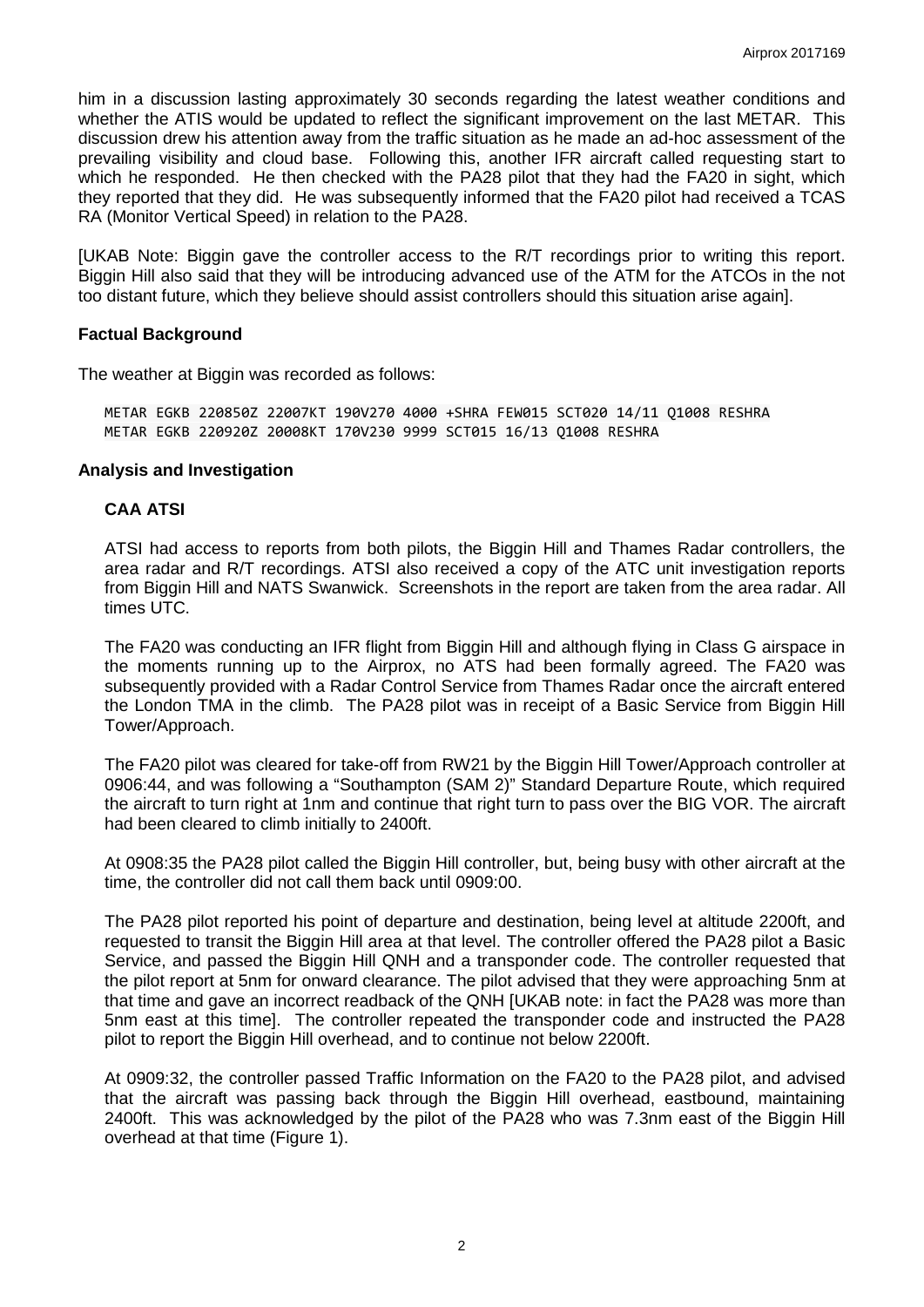

Figure 1 – 0909:32 Figure 2 – 0910:00



At 0909:48, the Biggin Hill controller passed Traffic information on the PA28 to the FA20 pilot, advising them that there was a VFR aircraft 5nm east of the airfield, routing to the overhead at 2200ft, which was acknowledged by the pilot of the FA20

At 0910:00, the Biggin Hill controller instructed the FA20 pilot to contact Thames Radar. The aircraft were 7.2nm apart at this time (Figure 2).

At 0910:32 the FA20 pilot called the Thames Radar controller and advised that they were on the SAM2 departure at 2400ft (Figure 3).



Figure 3 – 0910:32 Figure 4 – 0910:55

The Thames Radar controller acknowledged this, instructed the pilot to squawk ident, cleared them to climb to altitude 4000ft and to fly a heading of 110°. On the area radar replay, STCA activated at 0910:47 and, at 0910:55, the Thames controller advised the FA20 pilot that they had traffic in their 12 o'clock at 2nm, opposite direction 200ft below, working Biggin Hill (Figure 4).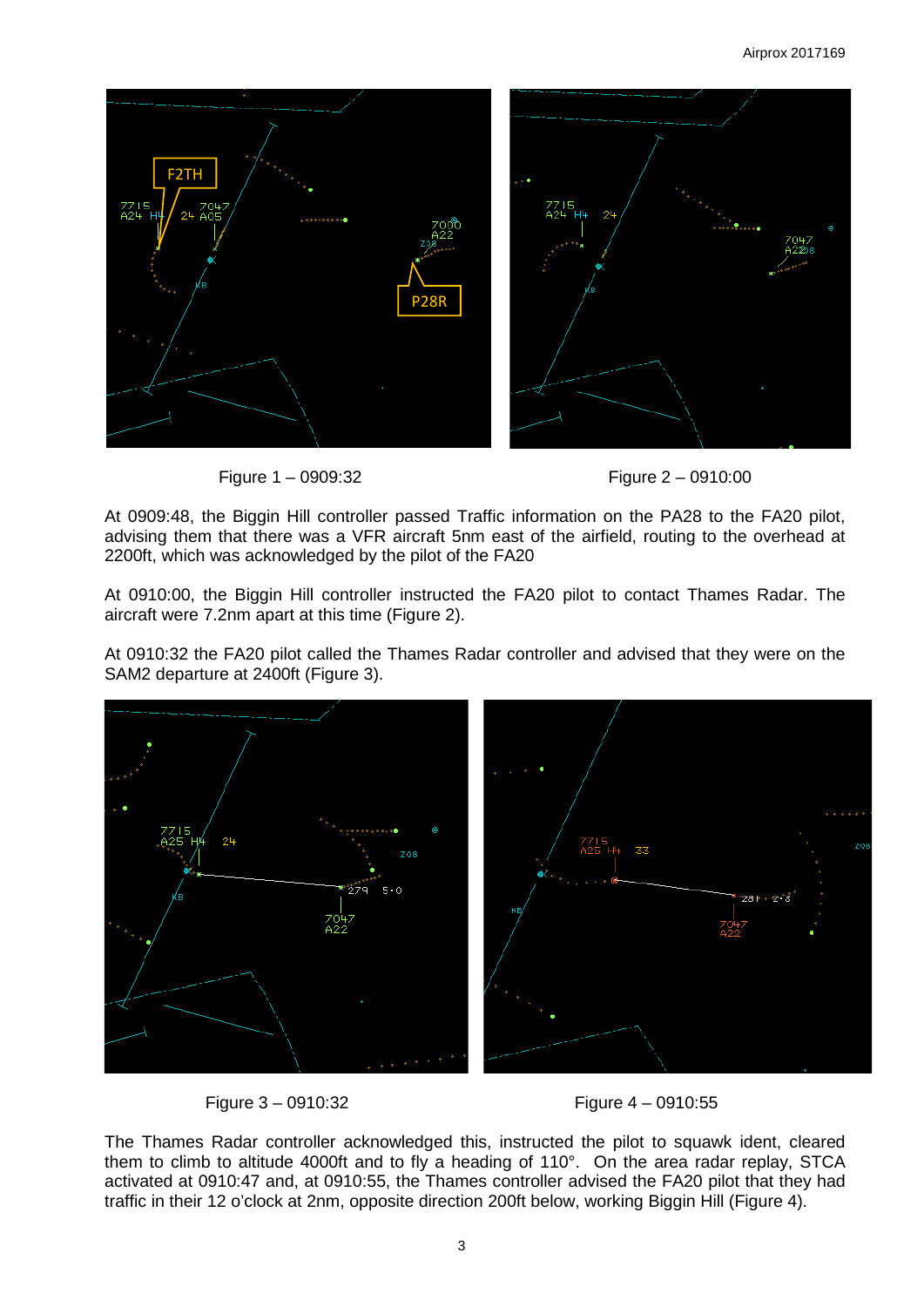At 0911:00 the pilot of the FA20 reported being visual with the PA28, (Figure 5). 5 seconds later the Thames Radar controller advised them that they had just entered controlled airspace and that it was a Radar Control Service.



Figure 5 – 0911:00 Figure 6 – 0911:11

At 0911:08 the Biggin Hill controller asked the pilot of the PA28 if they were visual with the FA20.

The pilot of the FA20 reported a TCAS RA to the Thames Radar controller at 0911:10, and, at 0911:11 on the Biggin Hill frequency, the pilot of the PA28 reported being visual with the FA20 (Figure 6).

CPA took place at 0911:26, with the aircraft separated by 0.2nm laterally and 400ft vertically (Figure 7).

Biggin Hill does not provide surveillance-based ATC services. The unit does have an ATM but it is only approved for:

- *Determining the landing order, spacing and distance from touchdown of arriving aircraft,*
- *Assist in applying longitudinal separation for departing aircraft,*
- *Enable the controller to confirm that the initial track of a departing aircraft conforms with the clearance issued,*
- *Provide information to aircraft on the position of other aircraft in the circuit or carrying out an instrument approach.*<sup>[1](#page-3-0)</sup>



Figure 7 – 0911:26

Thames Radar can provide an approach surveillance service to Biggin Hill IFR arrivals, and for IFR departures wishing to enter controlled airspace. The departure of the FA20 was subject to both a clearance and a release from Thames Radar. For aircraft normally entering controlled airspace, Thames Radar would issue a climb clearance to 3000ft. However on this occasion,

<span id="page-3-0"></span>Biggin Hill MATS Part 2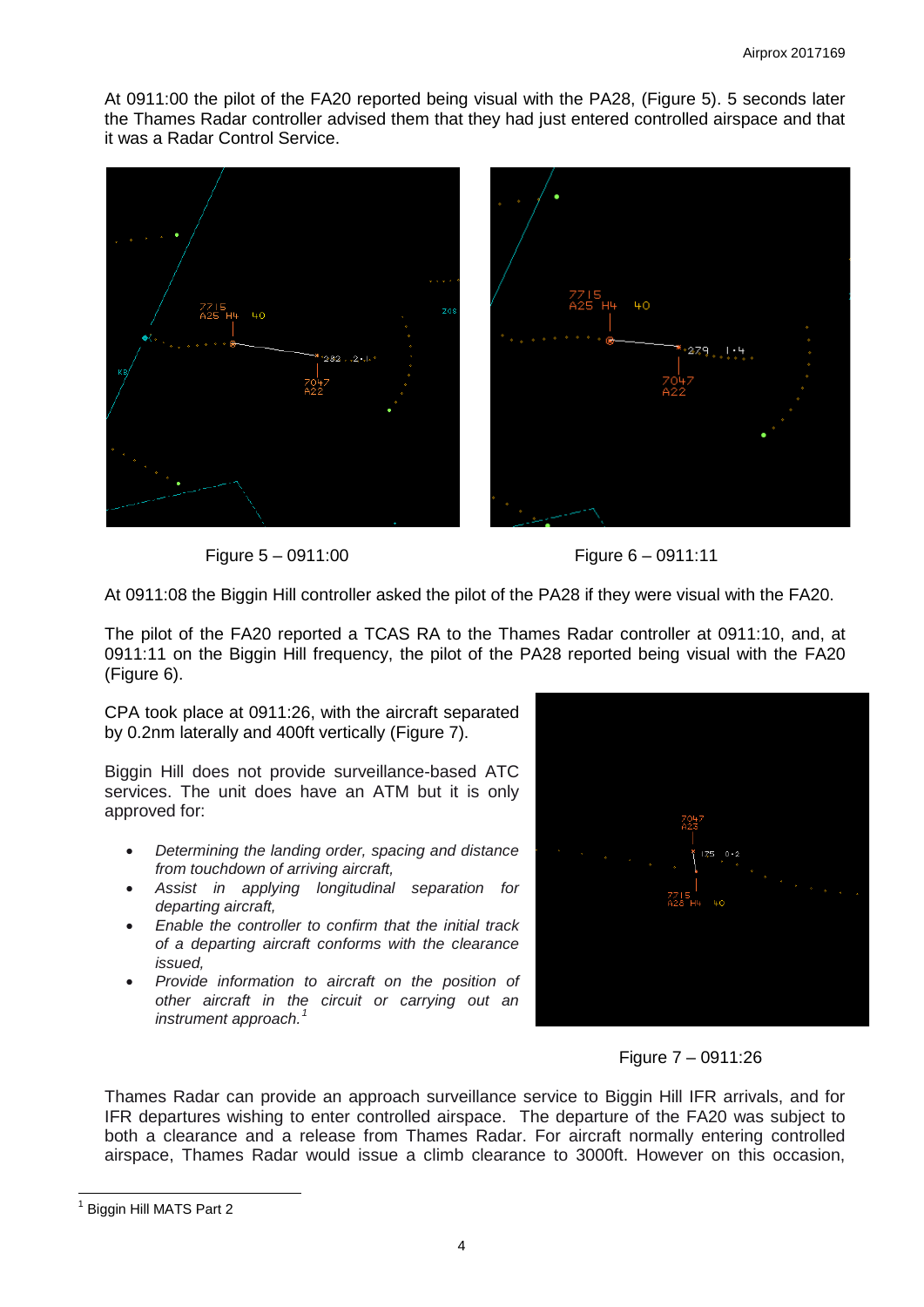because of traffic departing ahead of the FA20, and to de-conflict against other IFR traffic inbound to Biggin Hill, the clearance issued included a climb to only 2400ft to keep it outside of controlled airspace. (The base of the London TMA is 2500ft in this area. Biggin Hill is located directly beneath). It is likely that had the FA20 received the more usual clearance to climb to 3000ft, the Airprox might not have occurred.

Options available to the Biggin Hill controller, who was aware of the potential conflict between the FA20 at 2400ft, and the PA28 at 2200ft, could have been to coordinate further climb with Thames Radar for the FA20, or to request the PA28 pilot to descend. However, the controller elected to transfer the FA20 in anticipation of the aircraft receiving further climb. The Biggin Hill controller might have identified and sought to resolve the potential confliction earlier, but because the FA20 was already airborne before the PA28 pilot established communications, the window of opportunity was small, and the controller was reasonably busy with other inbound and outbound traffic at the time. There was no requirement for the Biggin Hill controller to separate the aircraft, and comprehensive Traffic Information had been passed to both pilots whilst the aircraft were still separated by over 8nm laterally.

In the NATS Swanwick investigation report, the Thames Radar controller stated that they would normally establish a radar service with the outbound prior to issuing executive instructions, (in this case, the allocation of a heading). However it was their plan, having seen the PA28 and identified the potential confliction, to climb the FA20 out of confliction, and so they issued a further climb instruction to 4000ft during the initial communications with the FA20 pilot. The controller had also assumed that the aircraft were already visual with each other prior to the transfer of the FA20 to them. They believed that Biggin Hill might have called to coordinate if this was not the case. The controller further felt that having passed the Traffic Information to the FA20 pilot on the PA28, and received a sighting report from the FA20 pilot, that there was no requirement for any further advice.

After the climb instruction was issued by the Thames controller, there was a delay of about 20sec before the Mode S Selected Flight Level for the FA20 evidenced the action of the crew, when the data changed from 24 to 33 and then ultimately 40.

The confliction was initiated whilst both aircraft were in Class G airspace, where pilots are responsible for their own separation. Adequate traffic information had been passed, initially by the Biggin Hill controller and then by the Thames Radar controller. A combination of the further climb instruction issued by the Thames Radar controller and the TCAS RA received, and responded to, by the FA20 pilot helped to resolve the confliction.

## **UKAB Secretariat**

The FA20 and PA28 pilots shared an equal responsibility for collision avoidance and not to operate in such proximity to other aircraft as to create a collision hazard<sup>[2](#page-4-0)</sup>. If the incident geometry is considered as head-on or nearly so then both pilots were required to turn to the right<sup>[3](#page-4-1)</sup>.

At the closest point of approach (CPA) the FA20 was within the London TMA, Class D airspace (base 2500ft), he entered the London TMA, climbing to 4000ft, when the aircraft were separated by 1.1nm and 300ft .

The FA20 departed RW21 on the Biggin Standard Departure Route (SDR) SAM 2 which incorporates Note 1 in the procedure to depart via the Biggin overhead at 2400ft alt; as below:

<span id="page-4-1"></span>

<span id="page-4-0"></span><sup>&</sup>lt;sup>2</sup> SERA.3205 Proximity.<br><sup>3</sup> SERA.3210 Right-of-way (c)(1) Approaching head-on.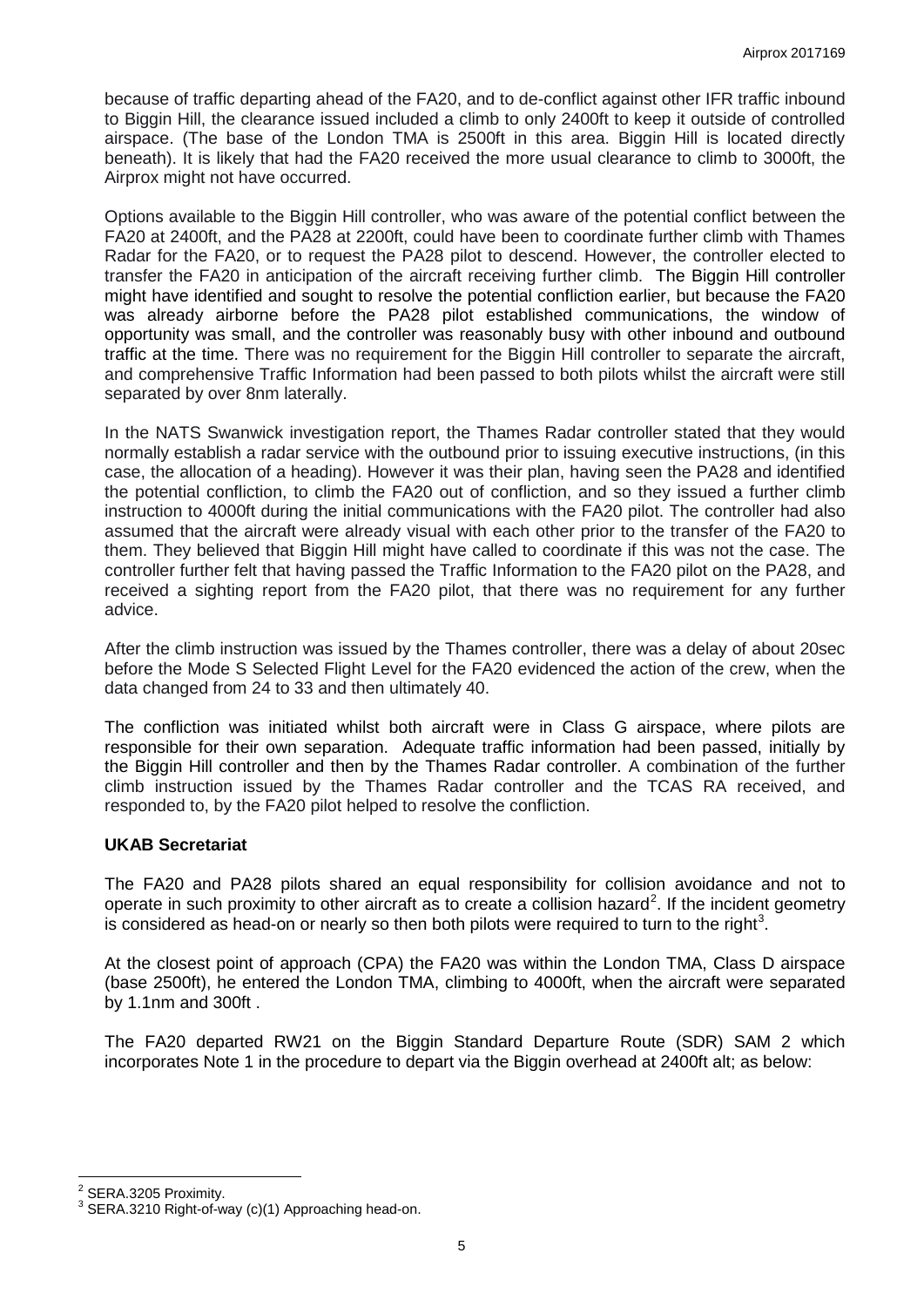#### **Standard Departure Routes - via Airways**

| <b>Departure to</b> | <b>Designator</b>          | Via            | <b>Route</b>                             |
|---------------------|----------------------------|----------------|------------------------------------------|
| N                   | Brookmans Park 2 (BPK 2)   | <b>N57/L10</b> | DET-BPK                                  |
| NE                  | Clacton 2 (CLN 2) (Note 5) | L620           | DET-SND-CLN                              |
| SE                  | Dover 2 (DVR 2)            | L9/L10/W71     | DET-DVR                                  |
| s                   | Lydd 2 (LYD 2)             | M189           | DET-LYD                                  |
|                     |                            | (Y803)         |                                          |
| <b>SW</b>           | Southampton (SAM 2)        | L620/Q41       | DET - LYD - M189 - WAFFU - Y8 - GWC -SAM |
| w                   | Compton 2 (CPT 2)          | L9             | DET - BPK -HEN - CPT                     |

Note 1: Departures from Runway 21, follow Noise Abatement Procedure turning right to pass overhead BIG VOR at 2400 ft ALT. Note 2: Departures from Runway 03, after noise abatement, turn right to intercept DET VOR RDL 275° to DET.

Note 3: When established on DET VOR RDL 275°, not above 2500 ft ALT until 9 DME DET, then to 4 DME DET at 4000 ft ALT.

Note 4: For positioning flights to London Luton/London Stansted, follow BPK 2 SDR to BPK then join LOREL 2Q STAR, at

altitude as directed by ATC, in its appropriate place under the table.

Note 5: Cross DET VOR/DME fix 017°/7 nm at 5000 ft ALT..

## **Summary**

An Airprox was reported when a FA20 and a PA28 flew into proximity at 0911 on Saturday 22<sup>nd</sup> July 2017. The FA20 pilot was operating under IFR in VMC and the PA28 pilot was operating under VFR in VMC, the FA20 pilot was not under a Service, he was changing frequencies from a Procedural Service from Biggin and had just established contact with Thames Radar. The PA28 pilot was in receipt of a Basic Service from Biggin.

## **PART B: SUMMARY OF THE BOARD'S DISCUSSIONS**

Information available consisted of reports from the pilots of both aircraft, transcripts of the relevant RT frequencies, radar photographs/video recordings, reports from the air traffic controllers involved and reports from the appropriate ATC and operating authorities.

The Board firstly looked at the actions of the FA20 pilot. They noted that although IFR departures from Biggin Hill normally climb to 3000ft, the Thames Radar controller had only initially cleared the FA20 pilot to climb to 2400ft (below controlled airspace), to separate the FA20 from aircraft in the London TMA. When the FA20 changed frequency to Thames Radar, the controller both informed the FA20 pilot of the PA28 and issued a climb instruction. Members commented on the FA20 pilot's delay of 20secs or so in establishing the climb, and wondered whether he had been distracted by trying to visually sight the PA28. Had he established an immediate climb then it was thought likely that the geometry might not have resulted in an RA at all, especially given that the RA generated was only a 'monitor' RA as opposed to an 'action' RA. A pilot Board member with business jet experience highlighted that, due to the noise abatement procedures at Biggin Hill, the pilot's workload on departure when joining controlled airspace can initially be quite high, which could account for the FA20 crew not spotting the PA28 until they were prompted by the Traffic Information they received.

The Board then turned to the actions of the PA28 pilot. Members agreed that the pilot had contacted Biggin Hill in plenty of time and had followed the instructions from Biggin Hill. Some members wondered if the pilot was familiar with the Biggin Hill departure procedures, and whether he would be aware that the level he chose to fly through the overhead was likely to conflict with aircraft departing Biggin IFR. Unfortunately, it wasn't known how familiar the PA28 pilot was with Biggin local area procedures, and GA members commented that the airspace was very constrained in that area such that it was likely that he may have transited at the level he did simply to remain near the top of the Biggin ATZ and below the controlled airspace of the London TMA (base level of 2500ft).

The Board then looked at the actions of the Biggin controller. Although noting that he had passed Traffic Information to the FA20 and PA28 on each other, which was the minimum he was required to do, ATC members were surprised that he didn't provide a greater level of deconfliction between two aircraft that he knew were coming into proximity before handing the FA20 to Thames Radar. Acknowledging that he had no radar display *per se*, they opined that the Biggin controller could have employed his ATM to gain more situational awareness, and may have been relying too much on